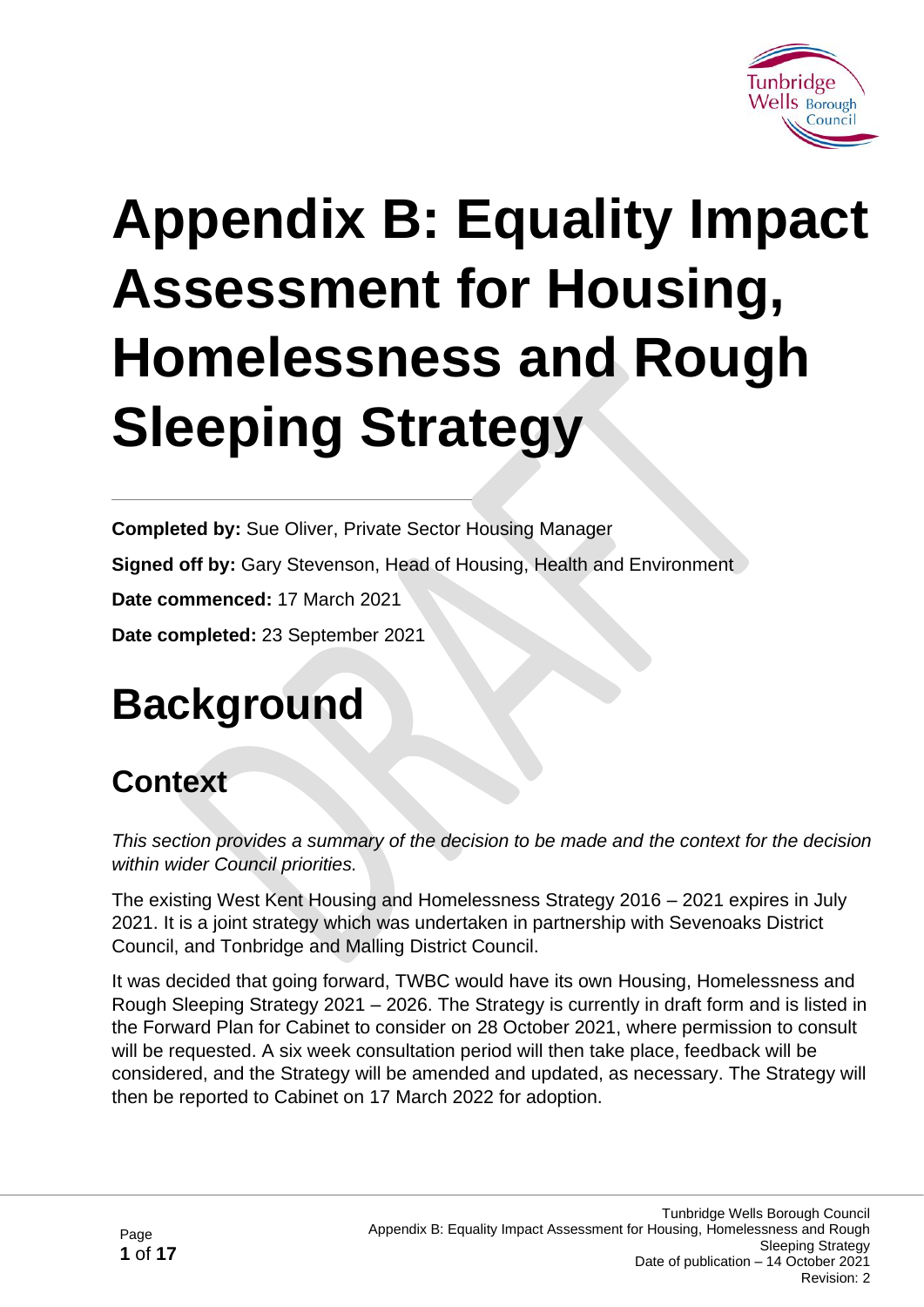# **Scope of equality impact assessment (EqIA)**

*This section sets out what aspects are being considered, what changes are being made to existing policies or procedures and if there are any aspects that are not being covered and why (for example if they have already been covered in another EqIA).*

The scope of the EqIA is to consider how our services/policies meet the needs of those who are:

- homeless or threatened with homelessness
- rough sleepers
- in need of an affordable home
- living in the private rented sector
- living in fuel poverty
- require support from integrated housing, health and care providers

## **Data and information**

Please see Annex 1 for data relating to our population, Residents' Survey and performance indicators. Specific findings in relation to protected characteristics may be described in more detail within the consideration of impacts.

## **Relevance to the Public Sector Equality Duty**

*This section explains which of the following aspects of the Public Sector Equality Duty are relevant and how:*

- *a. Eliminate unlawful discrimination, harassment and victimisation and other conduct prohibited by the Act.*
- *b. Advance equality of opportunity between people who share a protected characteristic and those who do not.*
- *c. Foster good relations between people who share a protected characteristic and those who do not.*

The Housing, Homelessness and Rough Sleeping Strategy is relevant to any person who resides in the Tunbridge Wells borough. It sets out key ambitions and aims for 2021 – 2026 and all of the protected characteristics in the next section have been considered.

The four over-arching ambitions are:

- Preventing homelessness and ending rough sleeping;
- Increasing the supply and choice of affordable homes;
- Improving housing and meeting need;
- Promoting homes that sustain health and wellbeing.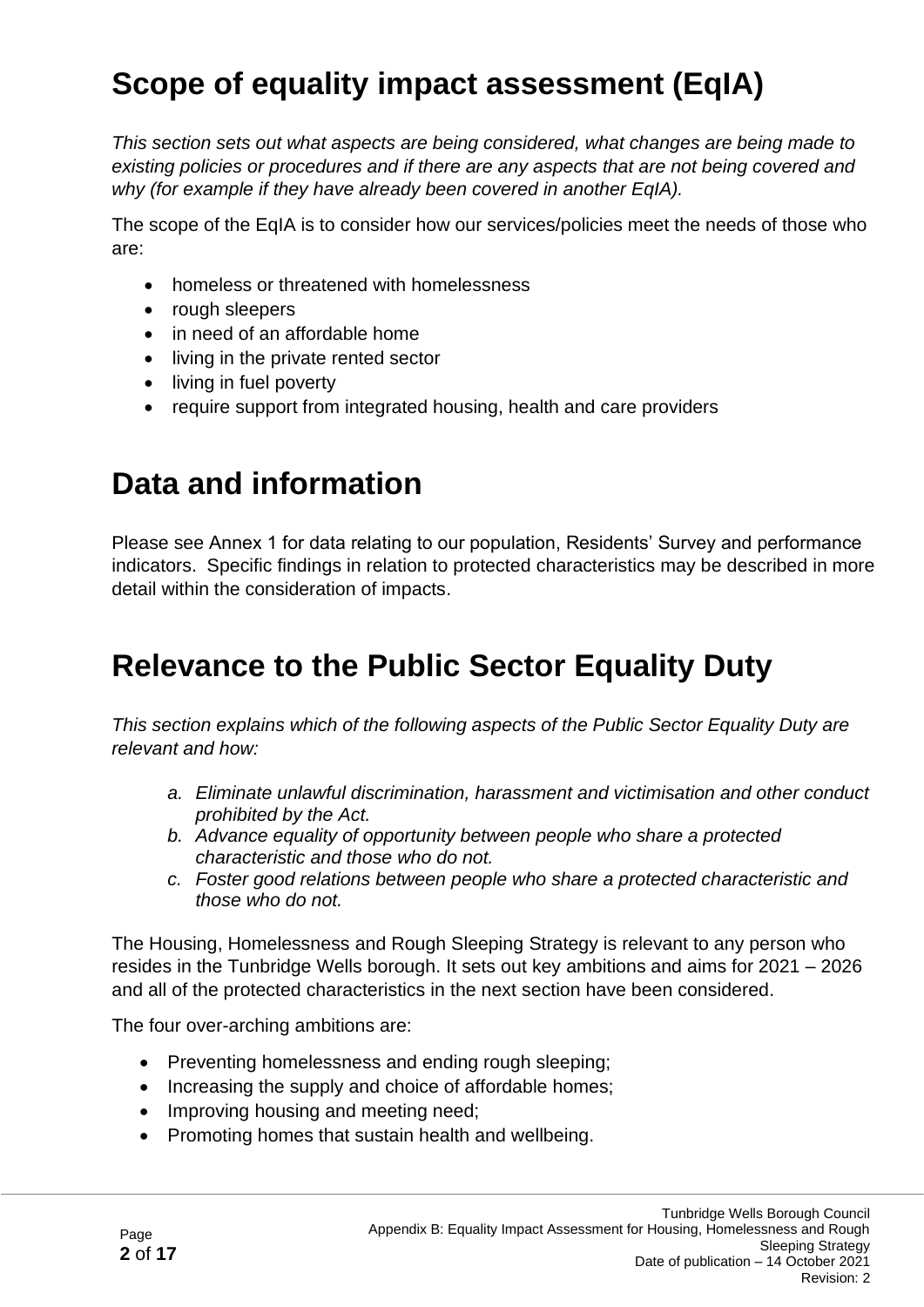

# **Consideration of impacts**

# **Protected characteristics**

## **Disability (including carers)**

#### **Summary of available data, statistics or consultation findings held by the service**

Kent County Council district profiles [facts-and-figures-about-Kent/area-profiles](https://www.kent.gov.uk/about-the-council/information-and-data/facts-and-figures-about-Kent/area-profiles) and [facts-and](https://www.kent.gov.uk/about-the-council/information-and-data/facts-and-figures-about-Kent/equality-and-diversity-data)[figures-about-Kent/equality-and-diversity-data](https://www.kent.gov.uk/about-the-council/information-and-data/facts-and-figures-about-Kent/equality-and-diversity-data)

Disability in Kent - Strategic Commissioning Analytics Statistical Bulletin September 2020 [Disability-in-Kent](https://www.kent.gov.uk/__data/assets/pdf_file/0018/8181/Disability-in-Kent.pdf)

[Kent Public Health Observatory Health and social care maps kpho.org.uk/area-profile](http://atlas.kpho.org.uk/area-profile/atlas.html)

TWBC annual housing register statistics.

TWBC disabled facilities grant completions.

#### **How will the proposal impact on people**?

Safe accessible housing can maintain or improve health and wellbeing and greatly improve quality of life, especially as people grow older. As the number of people over 50 increases, so does the proportion of the population with disability, accessibility, and mobility requirements. Kent Public Health Observatory produces health and social care maps at ward level, and with regards to Tunbridge Wells Borough Council, key issues are:

- in 2017 of those aged 65+, 44% have two or more long term conditions
- in 2018/19, there were 602 admissions to hospital for falls

Housing, health and social care needs to be connected in ways that improve older people's quality of life in terms of delivering a diverse range of housing options and providing services to help to maintain both health and independence. We participate in the regular Kent and Medway Clinical Commissioning Group Multi-disciplinary team meetings which identifies adults who require support from a range of health and social care professionals, providing an integrated, holistic and patient centred approach to their needs.

The Better Care Fund provides financial support for councils and NHS organisations to jointly plan and deliver integrated services to cover health, social care, and housing, to prevent illhealth and avoid unnecessary hospital admissions. We use this funding to provide disabled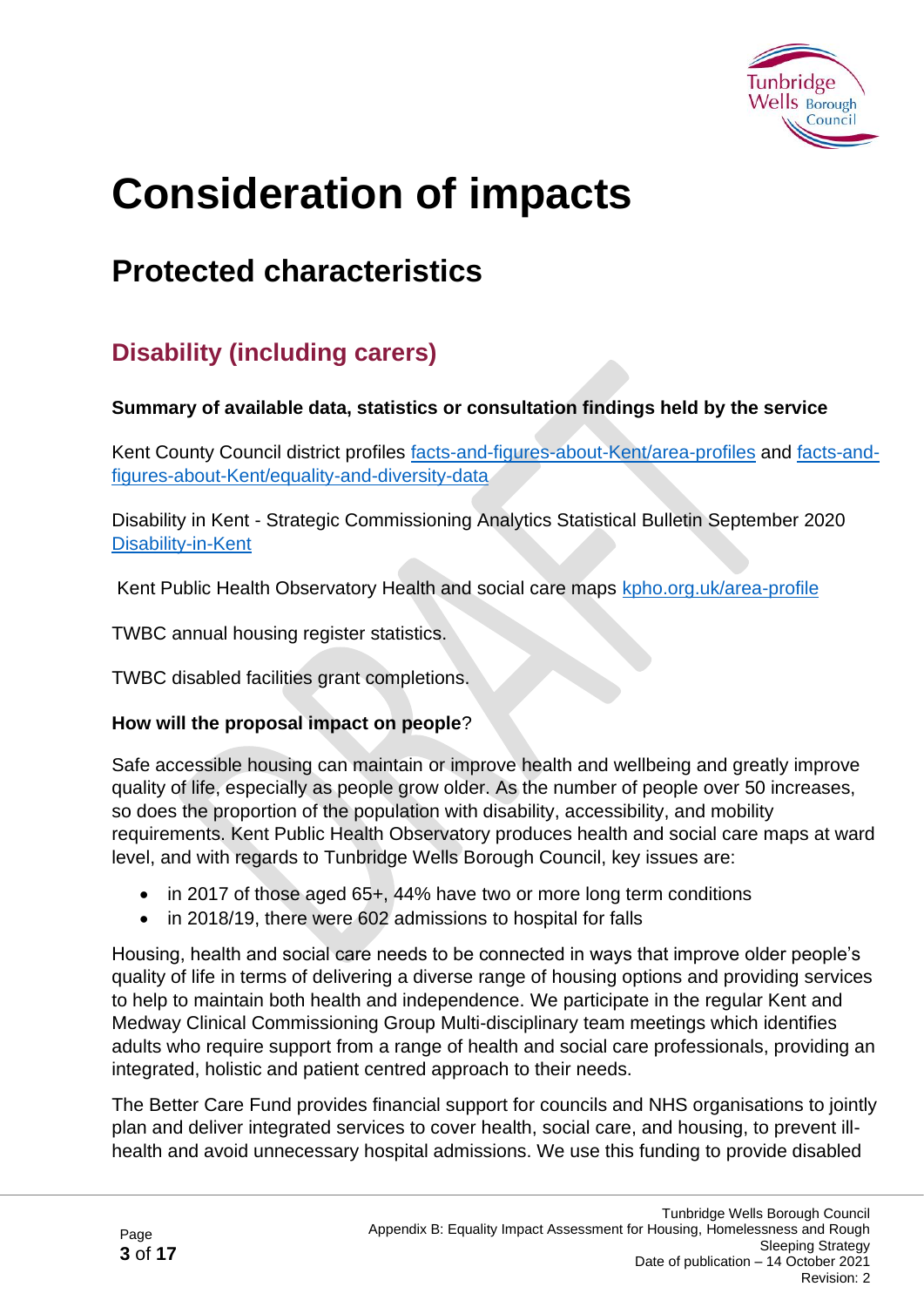facilities grants to enable disabled people to live independently in their own homes, and to provide a package of grants and financial assistance to repair, improve or provide energy efficient measures to private sector housing. The range of grants and financial assistance is set out in our Housing Assistance Policy 2021 – 2026

The following aims are included in the Strategy as part of our plans for 2021 - 2026

| Aim                                                                                                                                   | How we will deliver                                                                                                                                                                                                                                                                                                                                                        | By when       |
|---------------------------------------------------------------------------------------------------------------------------------------|----------------------------------------------------------------------------------------------------------------------------------------------------------------------------------------------------------------------------------------------------------------------------------------------------------------------------------------------------------------------------|---------------|
| <b>Monitor Housing Register</b><br>applications and allocations<br>to assess number of<br>vacancies and housing need                  | Review banding system to<br>address needs of<br>households living with<br>complex disabilities and<br>other long term health<br>conditions                                                                                                                                                                                                                                 | Year 1        |
| Ensure housing provision<br>aligns with forecast change<br>in needs of residents                                                      | Explore solutions for high<br>needs households, including<br>those with children with<br>complex needs and<br>disabilities                                                                                                                                                                                                                                                 | Years $1 - 5$ |
| Promote design standards<br>for new homes that support<br>independent living                                                          | New homes to meet<br><b>Accessible Homes Standard</b>                                                                                                                                                                                                                                                                                                                      | Years 1-5     |
| Maximise use of Better Care<br>Fund to deliver disabled<br>facilities grants and other<br>grants and assistance                       | <b>Prioritise Better Care</b><br>funding and specifically<br>disabled facilities grants to<br>support independent living<br>for elderly and disabled<br>households                                                                                                                                                                                                         | Years $1 - 5$ |
| Develop joint and strategies<br>that align approaches to<br>housing and health,<br>promoting good health and<br>preventing ill-health | Work with Housing, Health<br>and Social Care sub-group<br>to research local and<br>national models, share good<br>practice and develop<br>guidance and advice to<br>include:<br>hospital discharge<br>$\bullet$<br>preventing delayed<br>$\bullet$<br>transfers of care<br>use of DFGs<br>extra care<br>assistive moving on<br>schemes, downsizing and<br>mutual exchanges | Years 1-5     |

#### **What action will be taken to reduce or mitigate any potential negative impacts?**

No potential negative impacts identified.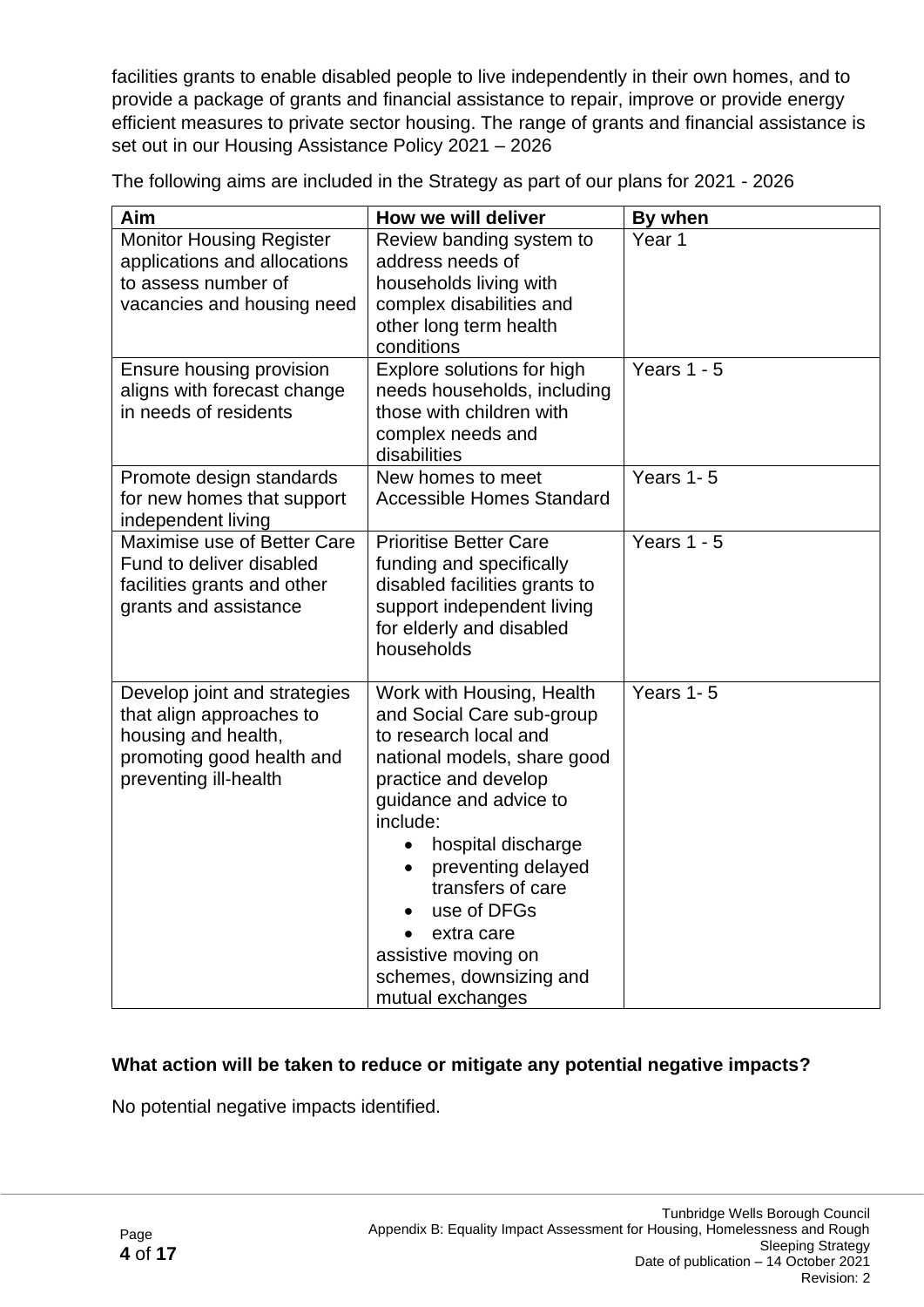## **Race**

#### **Summary of available data, statistics or consultation findings held by the service**

Kent County Council district profiles [facts-and-figures-about-Kent/area-profiles](https://www.kent.gov.uk/about-the-council/information-and-data/facts-and-figures-about-Kent/area-profiles) and [facts-and](https://www.kent.gov.uk/about-the-council/information-and-data/facts-and-figures-about-Kent/equality-and-diversity-data)[figures-about-Kent/equality-and-diversity-data](https://www.kent.gov.uk/about-the-council/information-and-data/facts-and-figures-about-Kent/equality-and-diversity-data)

TWBC annual housing register statistics.

#### **How will the proposal impact on people**?

Most of those on the housing register (75%) describe themselves as White British, with a further 10% describing themselves as White other, and 5% as Asian or Asian British. We will continue to monitor the race of applicants.

The current Housing Register Allocation Policy will be updated during 2021, and the information that we collect will be reviewed.

We will continue to assist families under the Home Office Syrian Vulnerable Persons' Relocation Scheme, working with Kent County Council, the support organisations Rethink and Clarion, and the local charity Tunbridge Wells Welcomes Refugees to provide privately rented furnished homes for vulnerable families. Support is provided to families to settle and feel at home in the Borough, including support to obtain work and claim benefits, to settle children into school, and obtaining help with medical issues

#### **What action will be taken to reduce or mitigate any potential negative impacts?**

No potential negative impacts identified.

### **Sex**

#### **Summary of available data, statistics or consultation findings held by the service**

Kent County Council district profiles [facts-and-figures-about-Kent/area-profiles](https://www.kent.gov.uk/about-the-council/information-and-data/facts-and-figures-about-Kent/area-profiles) and [facts-and](https://www.kent.gov.uk/about-the-council/information-and-data/facts-and-figures-about-Kent/equality-and-diversity-data)[figures-about-Kent/equality-and-diversity-data](https://www.kent.gov.uk/about-the-council/information-and-data/facts-and-figures-about-Kent/equality-and-diversity-data)

The ONS mid-year estimate for 2019 reports a total population of 118,700, of which 58,600 are men and 60,100 are women.

#### **How will the proposal impact on people**?

We will continue to work with partners and participate in the Sanctuary scheme for victims of domestic violence.

**Aims for 2021 – 2026**

The following aims are included in the Strategy as part of our plans for 2021 - 2026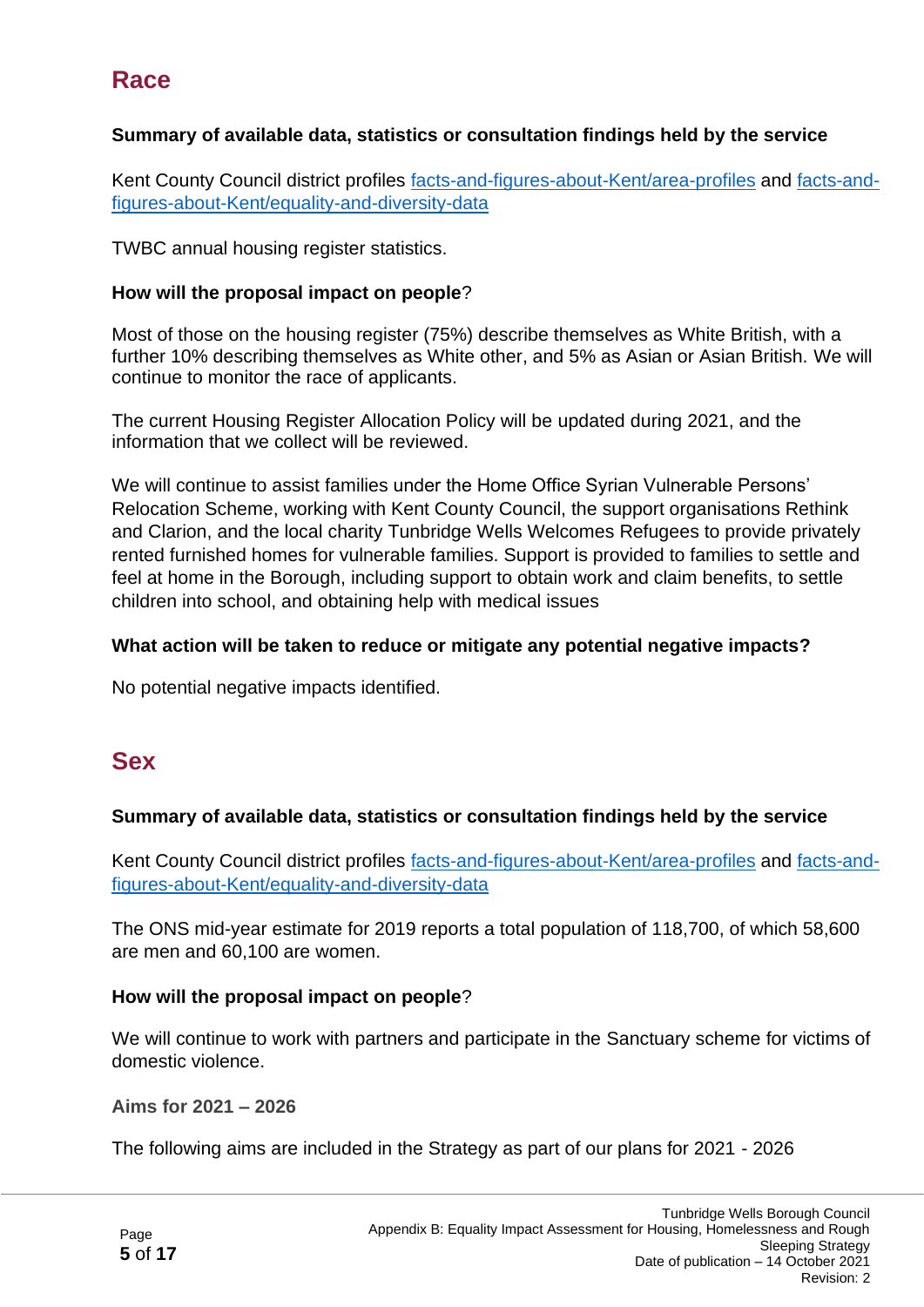| Aim                                                                                      | How we will deliver                                                                                                                                                                                                | By when       |
|------------------------------------------------------------------------------------------|--------------------------------------------------------------------------------------------------------------------------------------------------------------------------------------------------------------------|---------------|
| Strengthen the<br>support for victims<br>experiencing or at<br>risk of domestic<br>abuse | Implement the Domestic Abuse Act<br>specifically the duty to provide support to<br>victims and their children within refuges<br>and other safe accommodation and<br>provide housing related advice and<br>support. | Years $1 - 5$ |
|                                                                                          | Participate in the multi-agency Domestic<br>Abuse Local Partnership Board                                                                                                                                          |               |

No potential negative impacts identified.

## **Age (including dementia)**

#### **Summary of available data, statistics or consultation findings held by the service**

Kent County Council district profiles [facts-and-figures-about-Kent/area-profiles](https://www.kent.gov.uk/about-the-council/information-and-data/facts-and-figures-about-Kent/area-profiles) and [facts-and](https://www.kent.gov.uk/about-the-council/information-and-data/facts-and-figures-about-Kent/equality-and-diversity-data)[figures-about-Kent/equality-and-diversity-data](https://www.kent.gov.uk/about-the-council/information-and-data/facts-and-figures-about-Kent/equality-and-diversity-data)

TWBC annual housing register statistics.

#### **How will the proposal impact on people**?

Specific groups within the community face particular challenges in meeting their housing needs. The Strategy considers the needs of young people and older people and those suffering from dementia, in particular.

#### **Young people**

Young people who may be particularly affected by welfare reform and meeting affordability criteria to access housing.

Young people, if single and under the age of 35, face restrictions on claiming housing benefit or Universal Credit if renting from a private landlord, as the maximum amount payable is the shared room rate which is often not suitable especially for vulnerable young people. Care leavers, of which there are a disproportionately large number in Kent, must be placed in suitable accommodation with appropriate levels of support.

#### **Older people**

The need to provide housing for older people (generally defined as being over 65) is a significant priority, as the proportion of older people in the population is increasing. The number, size, location, and quality of dwellings needs to be considered, to enable older people to live independently and safely in their own homes for as long as possible or move to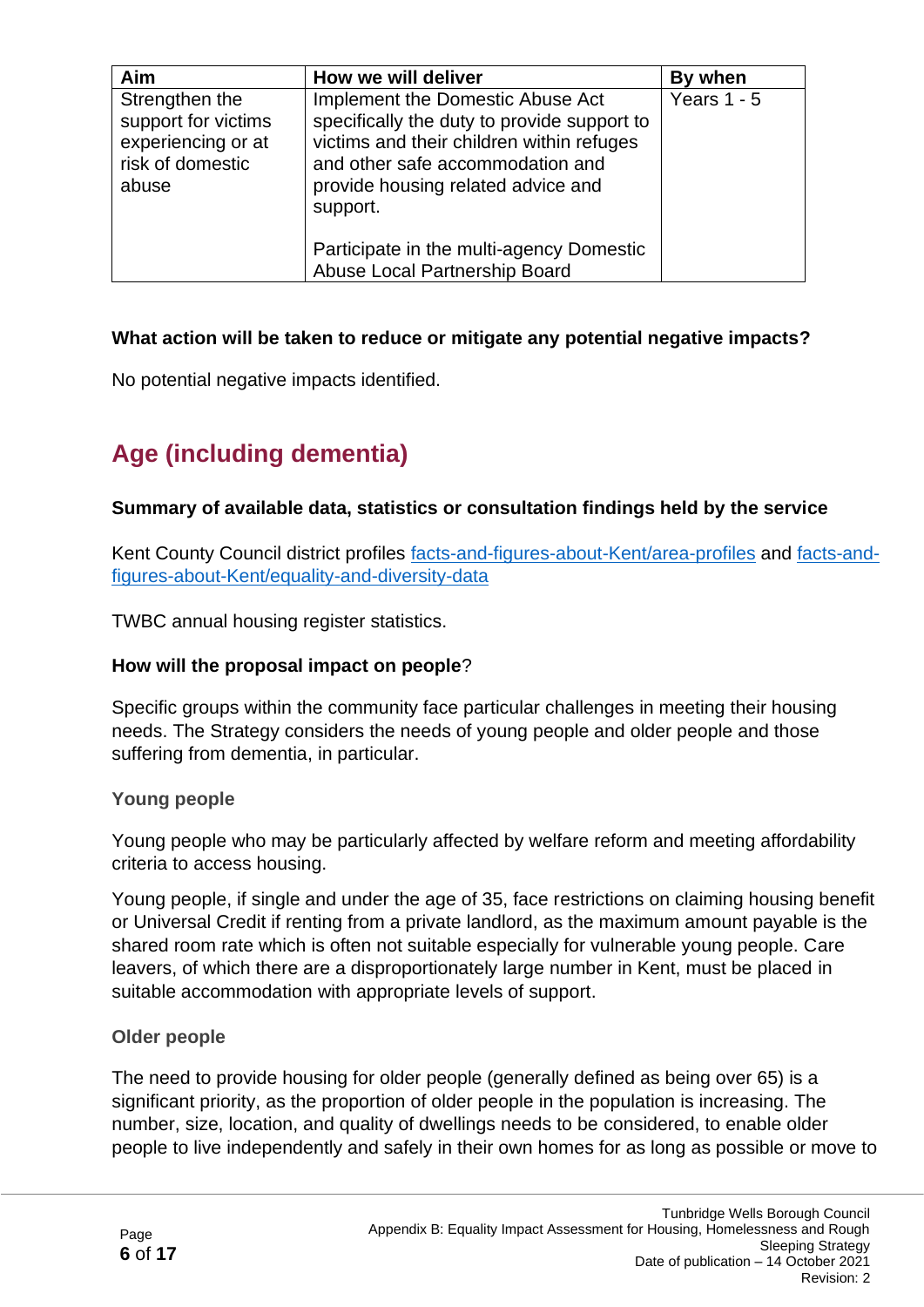suitable accommodation if they wish. Many older people, 63.5% in the borough would consider staying in their own homes, with 26.3% considering buying a property on the open market and 8.5% considering renting from a social landlord.

For older people who wish to remain in their homes, a proportion will need some assistance and/or adaptations. The disabled facilities grant is a useful intervention for maintaining independence and helping people to remain in their homes.

New housing, in particular affordable housing, needs to be accessible and adaptable to meet the needs of older people and those with disabilities and long-term health conditions. Supporting independent living can help to reduce costs to health and social services and providing more options for older people to move could also free up family size homes and release smaller homes for first time buyers.

Extra care and dementia appropriate housing options are provided in partnership with KCC Adult Social Care team.

**Aims for 2021 - 2026**

| Aim                                                                                                                                      | How we will deliver                                                                                                                                                                                                                                                                                                                     | By when           |
|------------------------------------------------------------------------------------------------------------------------------------------|-----------------------------------------------------------------------------------------------------------------------------------------------------------------------------------------------------------------------------------------------------------------------------------------------------------------------------------------|-------------------|
| <b>Monitor Housing</b><br><b>Register applications</b><br>and allocations to<br>assess number of<br>vacancies and housing<br>need        | Review banding system to address<br>needs of households living with<br>complex disabilities and other long<br>term health conditions                                                                                                                                                                                                    | Year <sub>1</sub> |
| Maximise use of Better<br>Care Fund to deliver<br>disabled facilities grants<br>and other grants and<br>assistance                       | Prioritise Better Care funding and<br>specifically disabled facilities grants<br>to support independent living for<br>elderly and disabled households                                                                                                                                                                                   | Years $1 - 5$     |
| Explore the use of the<br><b>Better Care Fund to</b><br>support people with<br>dementia                                                  | Work with partners to deliver<br>dementia friendly equipment                                                                                                                                                                                                                                                                            | Year <sub>1</sub> |
| Develop joint and<br>strategies that align<br>approaches to housing<br>and health, promoting<br>good health and<br>preventing ill-health | Work with Housing, Health and Social<br>Care sub-group to research local and<br>national models, share good practice<br>and develop guidance and advice to<br>include:<br>hospital discharge<br>preventing delayed transfers of<br>care<br>use of DFGs<br>extra care<br>assistive moving on schemes,<br>downsizing and mutual exchanges | Years 1-5         |

The following aims are included in the Strategy as part of our plans for 2021 - 2026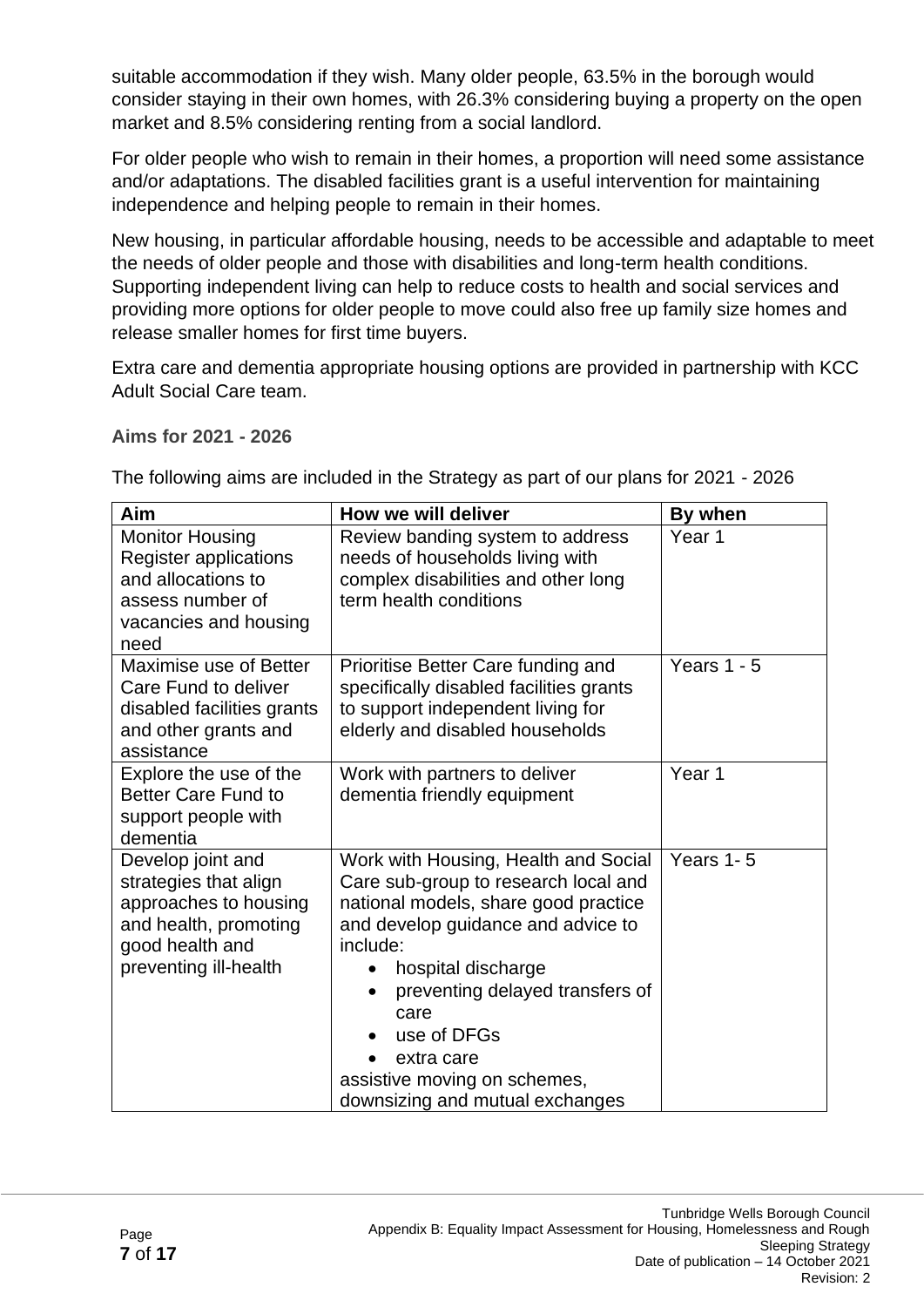No potential negative impacts identified.

## **Religion or Belief**

#### **Summary of available data, statistics or consultation findings held by the service**

Kent County Council district profiles [facts-and-figures-about-Kent/area-profiles](https://www.kent.gov.uk/about-the-council/information-and-data/facts-and-figures-about-Kent/area-profiles) and [facts-and](https://www.kent.gov.uk/about-the-council/information-and-data/facts-and-figures-about-Kent/equality-and-diversity-data)[figures-about-Kent/equality-and-diversity-data](https://www.kent.gov.uk/about-the-council/information-and-data/facts-and-figures-about-Kent/equality-and-diversity-data)

#### **How will the proposal impact on people**?

The Strategy provides assistance for residents, regardless of their religion/belief.

#### **What action will be taken to reduce or mitigate any potential negative impacts?**

No potential negative impacts identified.

## **Sexual orientation**

#### **Summary of available data, statistics or consultation findings held by the service**

Kent County Council equality and diversity data [facts-and-figures-about-Kent/equality-and](https://www.kent.gov.uk/about-the-council/information-and-data/facts-and-figures-about-Kent/equality-and-diversity-data)[diversity-data](https://www.kent.gov.uk/about-the-council/information-and-data/facts-and-figures-about-Kent/equality-and-diversity-data)

#### **How will the proposal impact on people**?

The Strategy provides assistance for residents, regardless of their sexual orientation.

#### **What action will be taken to reduce or mitigate any potential negative impacts?**

No potential negative impacts identified.

## **Pregnancy and maternity**

#### **Summary of available data, statistics or consultation findings held by the service**

No data available.

#### **How will the proposal impact on people**?

The Strategy provides assistance for residents, regardless of their pregnancy/maternity status.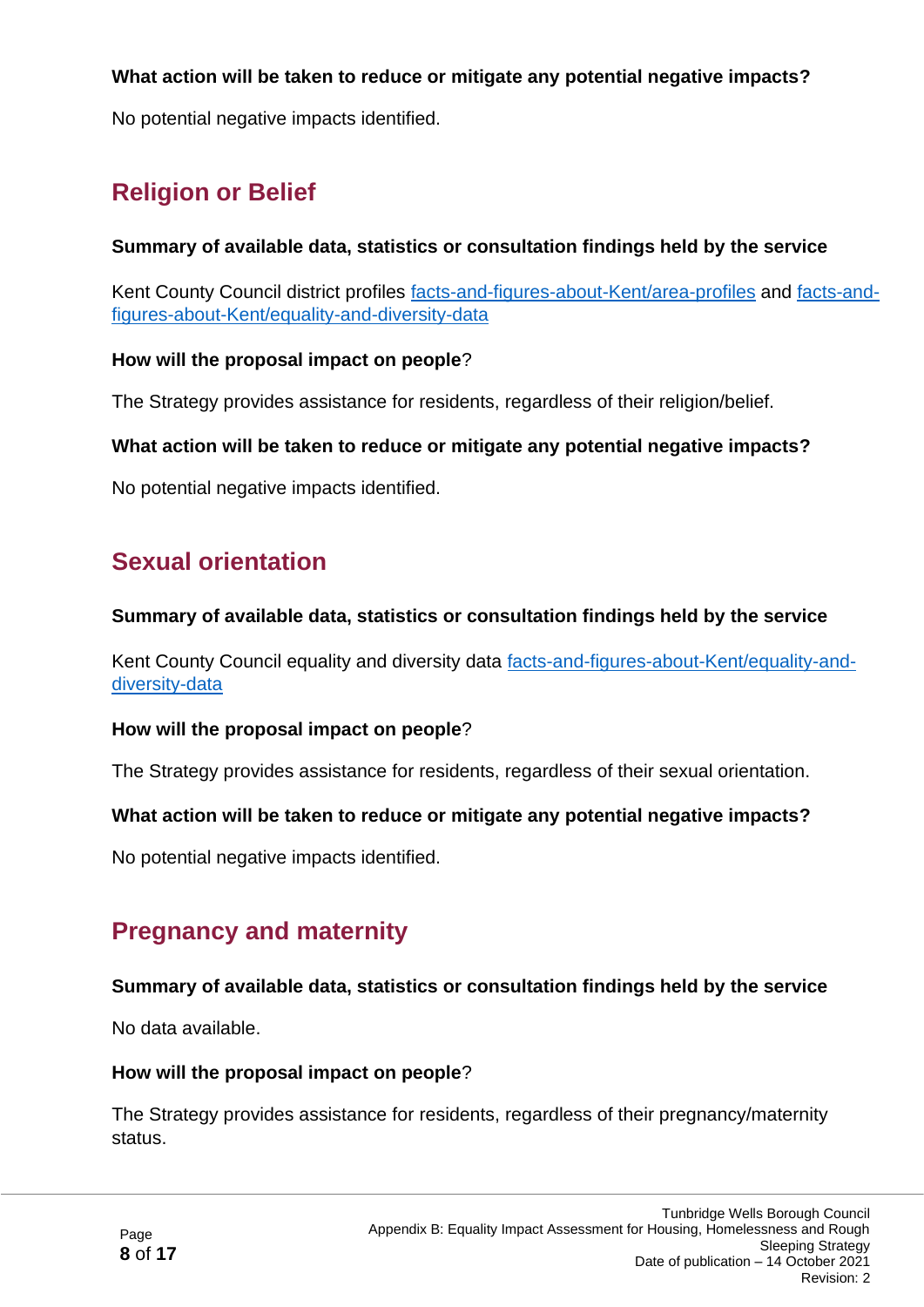No potential negative impacts identified.

## **Gender reassignment**

#### **Summary of available data, statistics or consultation findings held by the service**

No data available.

#### **How will the proposal impact on people**?

The Strategy provides assistance for residents, regardless of gender reassignment

#### **What action will be taken to reduce or mitigate any potential negative impacts?**

No potential negative impacts identified.

## **Marital or civil partnership status**

#### **Summary of available data, statistics or consultation findings held by the service**

Kent County Council equality and diversity data [facts-and-figures-about-Kent/equality-and](https://www.kent.gov.uk/about-the-council/information-and-data/facts-and-figures-about-Kent/equality-and-diversity-data)[diversity-data](https://www.kent.gov.uk/about-the-council/information-and-data/facts-and-figures-about-Kent/equality-and-diversity-data)

#### **How will the proposal impact on people**?

The Strategy provides assistance for residents, regardless of their marital/civil partnership status

#### **What action will be taken to reduce or mitigate any potential negative impacts?**

No potential negative impacts identified.

## **Armed Forces Community**

#### **Summary of available data, statistics or consultation findings held by the service**

No data available.

#### **How will the proposal impact on people**?

Additional priority on the housing register is provided for members of the Armed Forces Community, as local connection criteria are waived for ex and serving military personnel applying to join the register.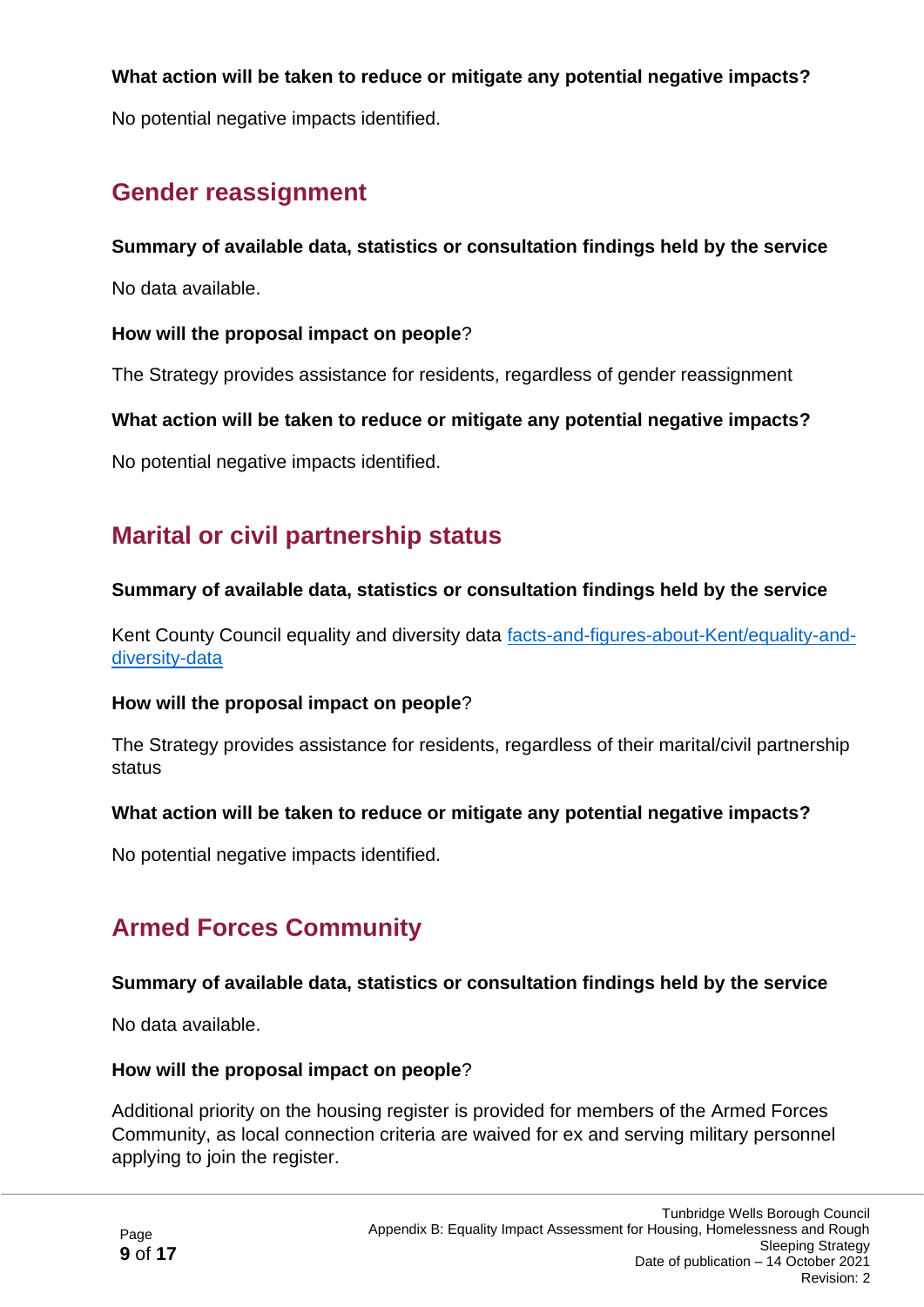There are no potential negative impacts, but it is worth noting that the Housing Register Allocations Policy will be reviewed during 2021 and priority for ex and serving military personnel will be considered.

# **Conclusions**

*This section summarises the details of any positive or negative impacts that have been identified and any actions that may be required to mitigate negative impacts.*

# **Aims of the Strategy**

Some of the aims of the Strategy for 2021 – 2026 apply to all groups with protected characteristics as follows:

| Aim                                                                                     | How we will deliver                                                                                                                                              | By when       |
|-----------------------------------------------------------------------------------------|------------------------------------------------------------------------------------------------------------------------------------------------------------------|---------------|
| Develop affordable housing<br>for residents on the housing<br>register                  | Monitor delivery and review<br>if the housing needs of all<br>residents are being met,<br>including those with<br>disabilities or long-term<br>health conditions | Years $1 - 5$ |
| <b>Review the Housing</b><br><b>Register Allocations Policy</b><br>and adopt new Policy | Ensure alignment with<br><b>Homelessness Reduction</b><br>Act and work with registered<br>providers to align allocation<br>policies                              | Years 1-2     |
| Ensure housing provision<br>aligns with forecast change<br>in needs of residents        | Monitor changing needs                                                                                                                                           | Years $1 - 5$ |

# **Outcome**

The Public Sector Equality Duty (section 149 of the Equality Act 2010) requires the Council to have due regard to:

- (i) eliminate unlawful discrimination, harassment and victimisation and other conduct prohibited by the Equality Act 2010
- (ii) (ii) advance equality of opportunity between people from different groups, and
- (iii) (iii) foster good relations between people from different groups.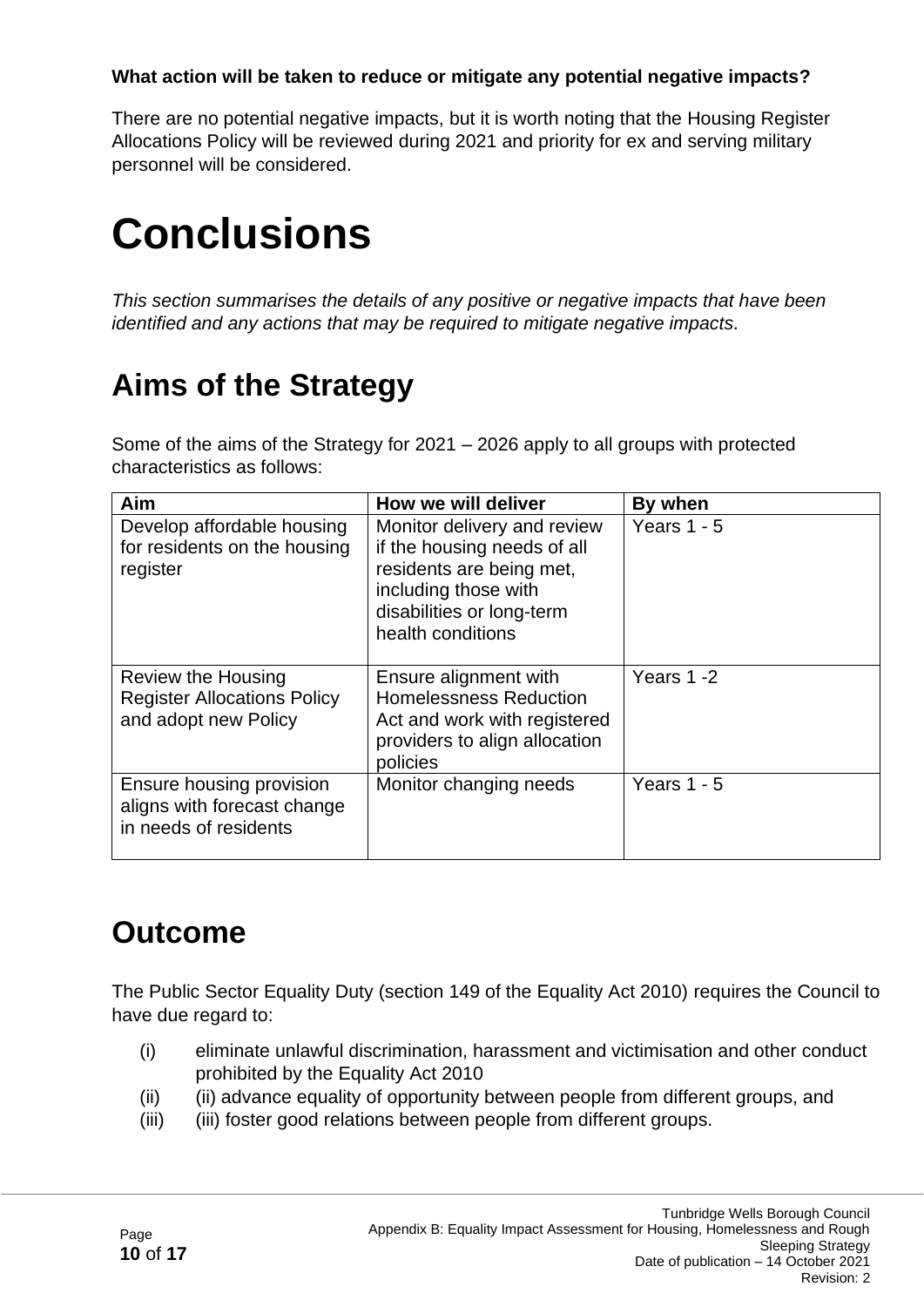The impact has been analysed and does not vary between groups of people. The actions identified in the Strategy will assist all residents at risk of homelessness.

*Select one/delete those that are not relevant from the list below:*

Continue the policy

# **When will this equality impact assessment be reviewed**

It will be reviewed every six months when the Strategy is reviewed, by the Housing Advisory Panel.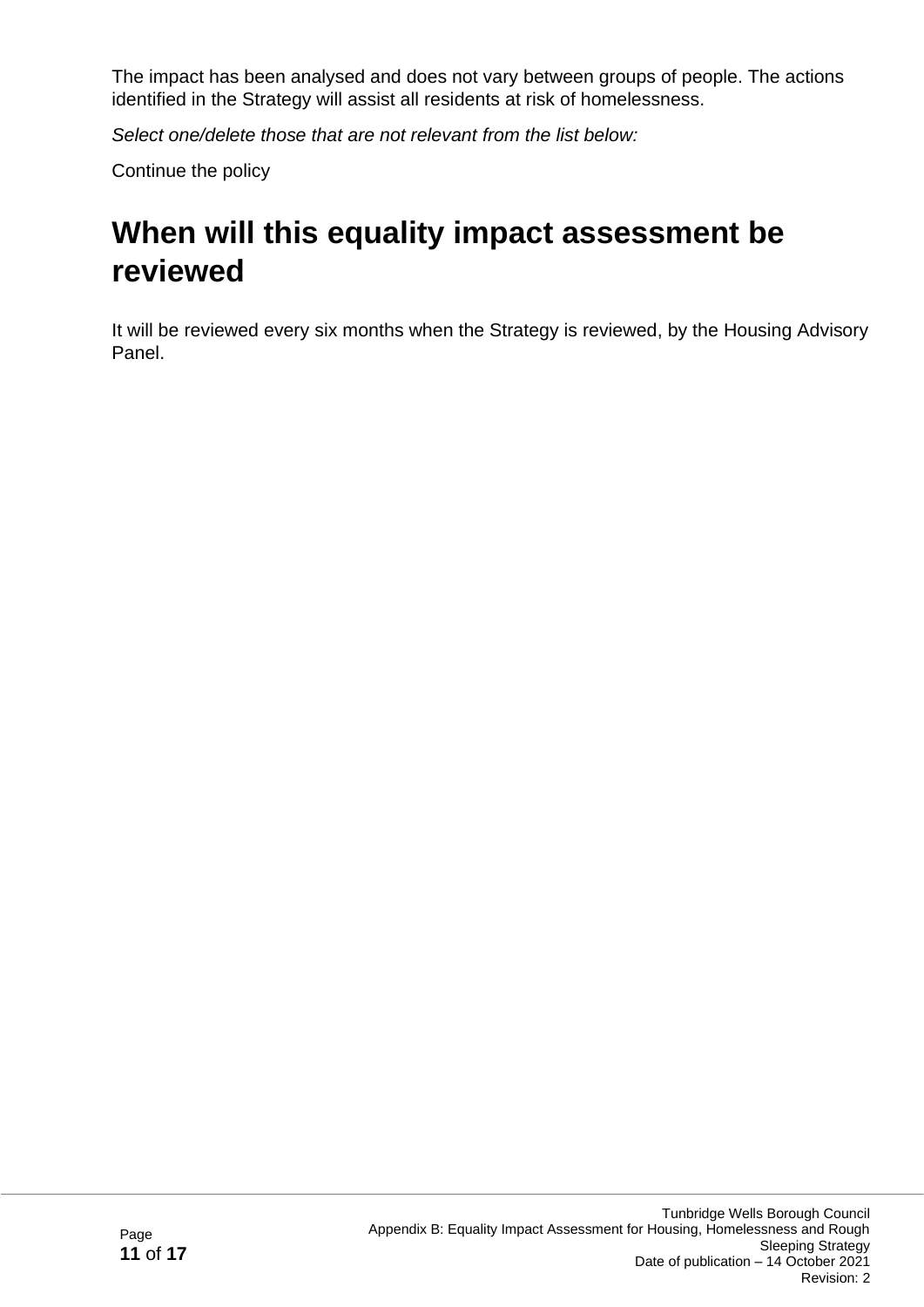# **Annex 1 – Borough Data**

## **Population data**

## **Disability**

The 2011 Census recorded that 12,763 households (27.1 per cent) in the borough include people with a long-term health problem or disability. Of these 2,260 households (4.8 per cent) include two or more persons with a long-term health problem or disability.

16,371 people (14.3 per cent) in the borough have their day to day activities limited a little or a lot by a long-term illness or disability. This is lower than the Kent average of 17.6 per cent and lower than the national average of 17.9 per cent.

9.2% (10,539) of population provide unpaid care.

## **Age**

Mid-year population estimates (2019) recorded the average age of the borough's population as 41.5. This compares with a Kent average of 41.2 years and a national average of 40.2 years. Currently, 19.4 per cent of the borough's population is aged over 65. Population forecasts indicate that 25.2 per cent of the borough's population will be aged over 65 by 2038. This is in line with population forecasts for the Kent area.

## **Sex**

The ONS mid-year estimates (2019) puts the percentage of females in the Borough as 50.6 percent, and males as 49.4 percent. The number of females over 85 years is significantly higher than the number of males.

## **Race**

The 2011 Census recorded that 5,810 people (5.1 per cent) in the borough are from a Black or Minority Ethnic background. This is lower than the Kent average of 6.9 per cent and the national average of 14.6 per cent.

## **Religion or belief**

The 2011 Census recorded that 62.9 per cent of the population is Christian. This is higher than the Kent average of 61.8 per cent and the national average of 59.4 per cent. 26.6 per cent of the population have no religion. Small proportions of the remainder of the population are Muslim, Buddhist, Hindu, Sikh and Jewish.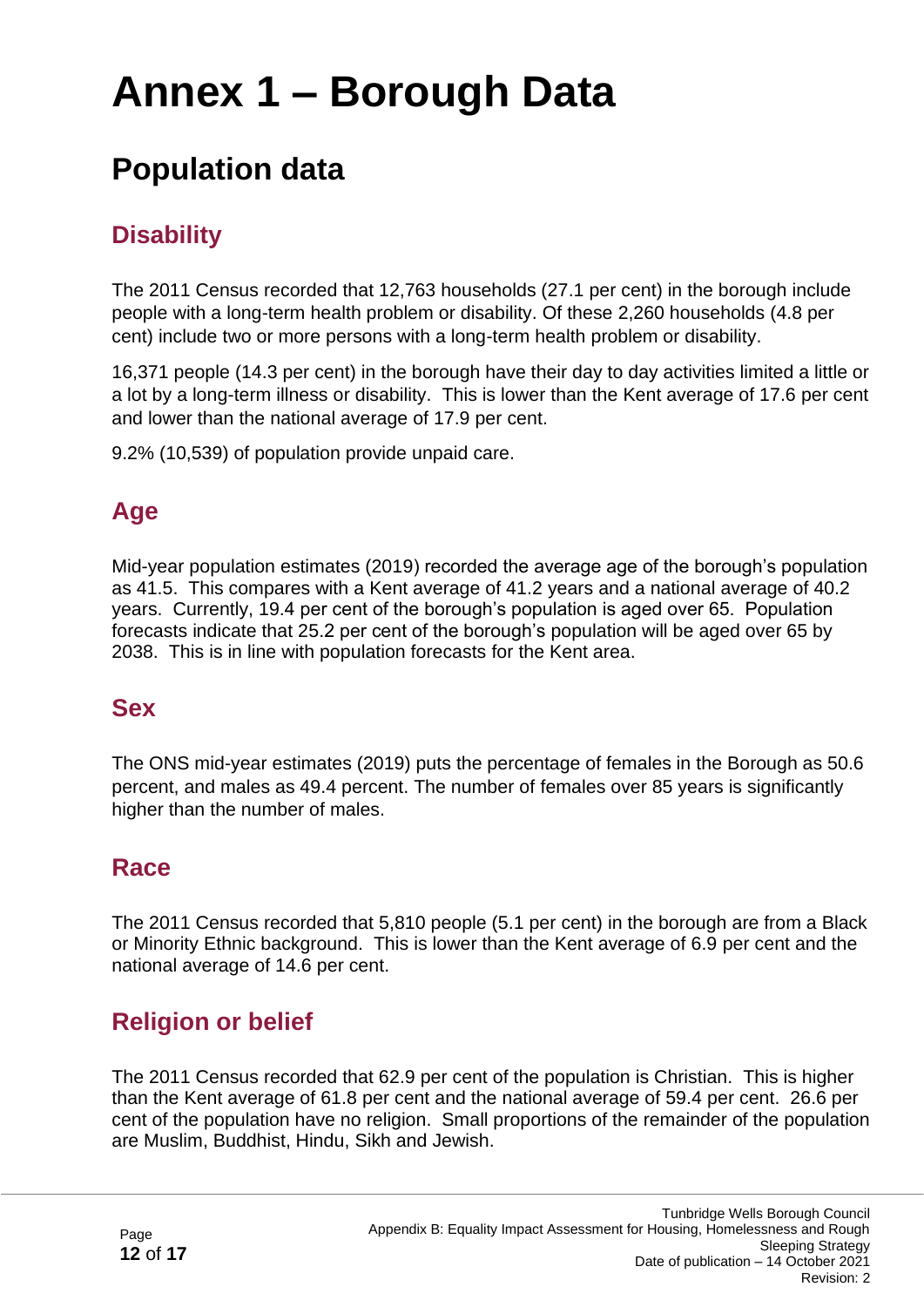## **Sexual orientation**

Sexual orientation data is not captured by the Census. There are plans to include this as a question topic for the Census in 2021.

### **Pregnancy or maternity**

The ONS Birth Summary Tables (2019) show that the total fertility rate for Tunbridge Wells Borough was 1.75, which is similar to the Kent average of 1.76 and higher than the national average of 1.65.

In 2019, there were 56.8 births per 1,000 of the borough's population. This is lower than the Kent average of 59.4 and the national average of 57.5.

## **Marital or civil partnership status**

The 2011 Census recorded that 50.1 per cent of the borough's population are married. This is higher than the Kent average of 48.9 per cent and the national average of 46.6 per cent.

### **Gender reassignment**

At present, there is no official estimate of the trans population. Gender reassignment data is not captured by the Census. The Census (2021) will update the national information recorded on sex and gender and allow for respondents to enter their own identity in a free text box, if they do not feel it is the same as their sex as assigned at birth.

# **Residents' Survey (2015)**

Summary of where significant differences were found by demographic group.

## **Disability**

#### **Contact with the Council**

Those with a disability were more likely to have contacted the Council (main method of contact by telephone and in person).

## **Age**

#### **Contact with the Council**

Those aged 35-54 were most likely to have contacted the Council overall.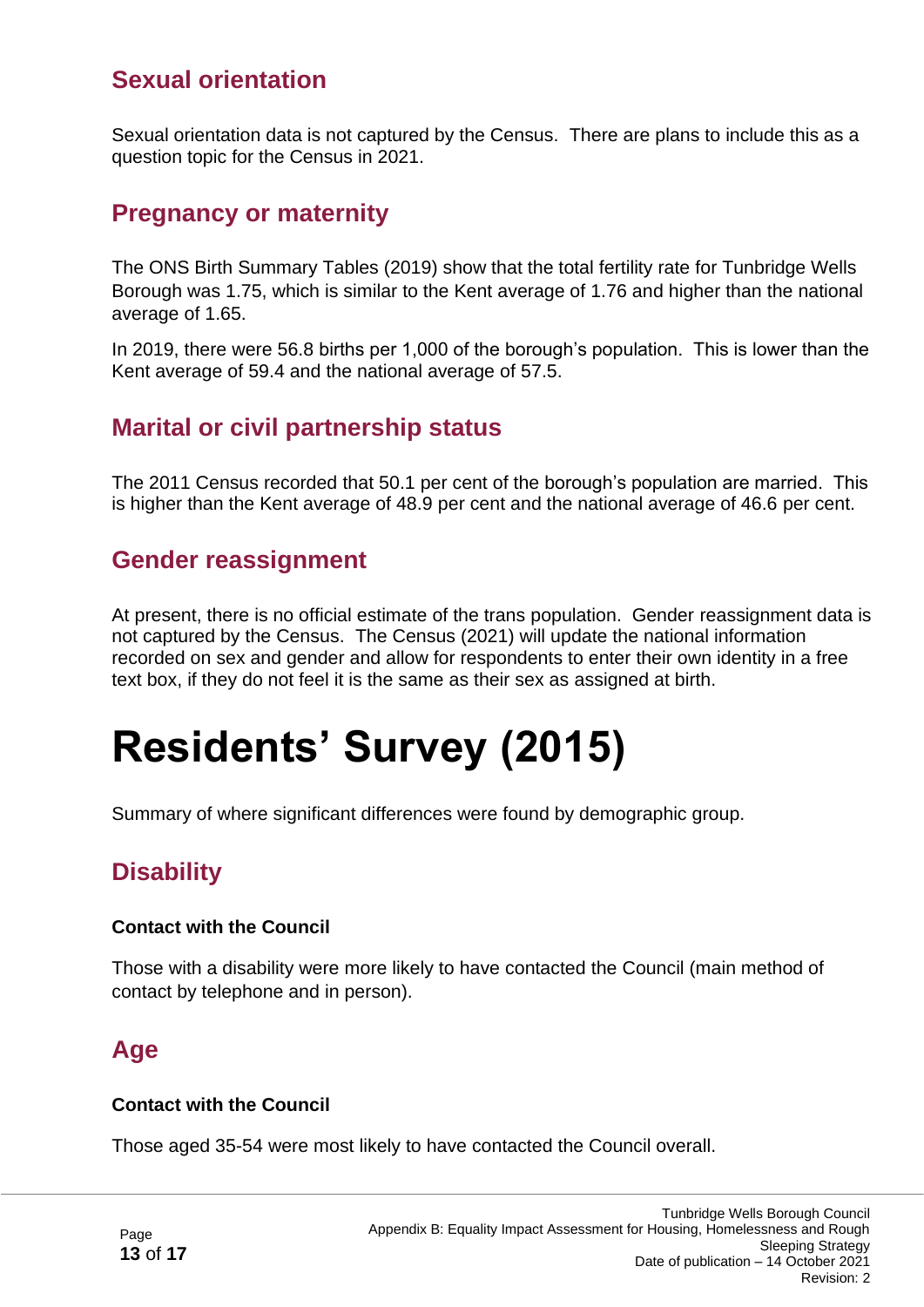A higher proportion of those aged 55+ have contacted the Council by telephone.

Those aged 16-34 were more likely to use the website as the primary means of obtaining information.

Those aged 35-54 were more likely to use the website as the most common means of obtaining information but the local newspaper and Local are also common.

Those aged 55+ were more likely to use the local newspaper as the most common means of obtaining information and Local is also common.

Higher proportions of those aged 16-54 have access to the internet, consider themselves confident/expert and consider the internet to be essential.

Those aged 35-44 were more likely to disagree that they can influence decisions in their local area and more likely to be interested in being involved in decisions that affect their local area.

#### **Town Centre**

Those aged 16-54 were more likely to visit the town centre at least once a week than those aged 55+.

Those aged 16-34 were more likely to be satisfied with the town centre than those aged 55+.

#### **Feelings of safety**

Those aged 16-54 were more likely to feel safe walking alone in their local area during the day and after dark than those aged 55+.

#### **Importance of services**

Those aged 16-34 ranked providing support to local businesses and the creation of jobs, activities for promoting health and wellbeing and housing services as important.

Those aged 35-54 ranked protecting the quality of the local environment, providing support to local businesses/creation of jobs and activities for promoting health and wellbeing as important.

Those aged 55+ ranked events, theatres and arts as important.

Those aged 16-54 ranked using technology to redesign how services are provided as important.

Those aged 55+ ranked asking users to pay more towards the cost of discretionary services as important.

### **Sex**

#### **Feelings of safety**

Males were more likely to feel safe walking alone in their local area during the day and after dark.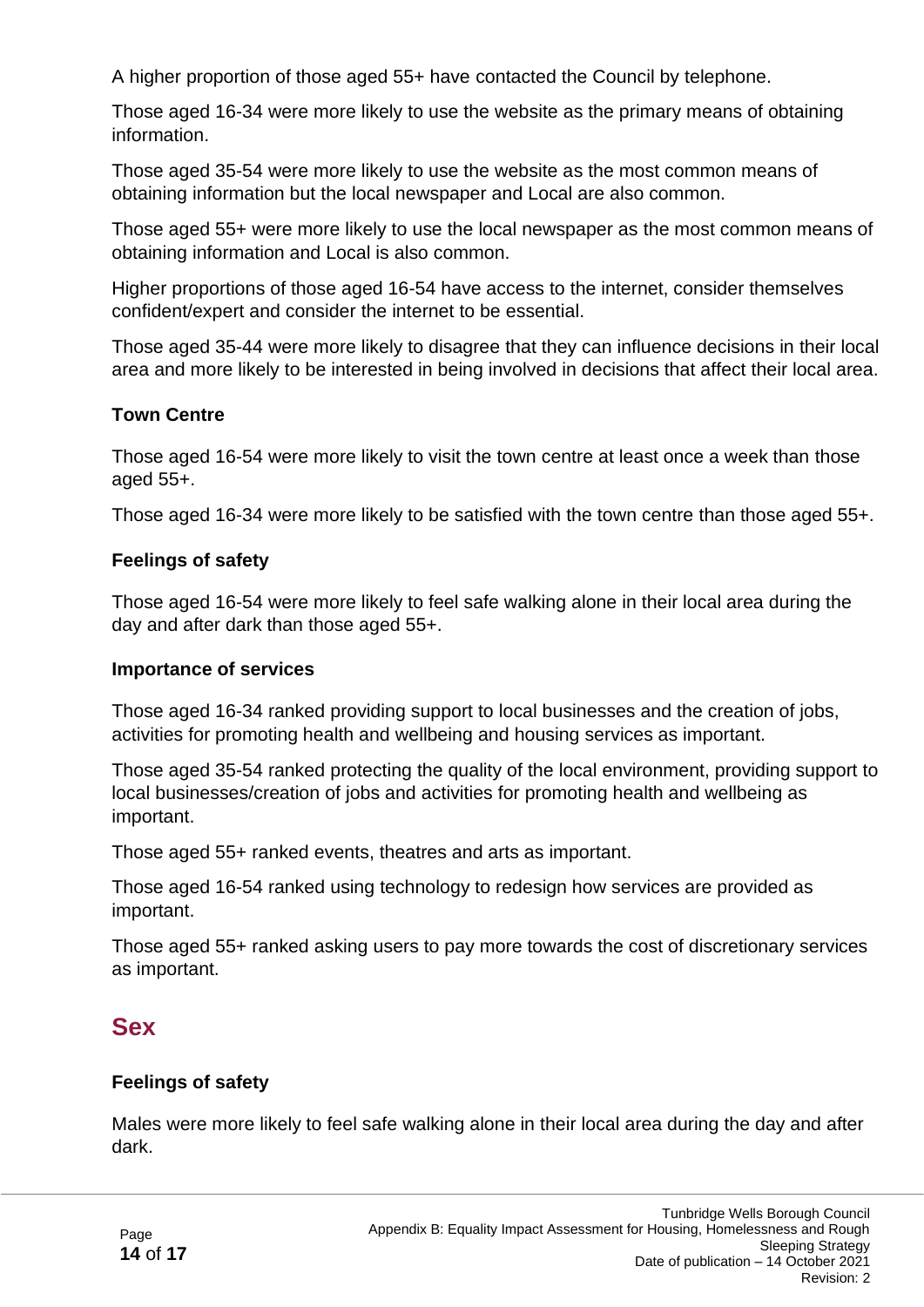## **Race**

#### **Satisfaction with the Council and value for money**

Respondents of a Black and Minority Ethnic background were more likely to strongly agree that TWBC provides value for money than residents of White origin.

Respondents of a Black and Minority Ethnic background were more likely to be very satisfied with how the Council runs things than residents of White British origin.

#### **Contact with the Council**

Respondents of White origin were more likely to have visited the Council's website than respondents of a Black and Minority Ethnic background.

## **Religion or belief**

This information was not collected by the Residents' Survey.

## **Sexual orientation**

This information was not collected by the Residents' Survey.

## **Pregnancy or maternity**

This information was not collected by the Residents' Survey.

## **Marital or civil partnership status**

This information was not collected by the Residents' Survey.

## **Gender reassignment**

This information was not collected by the Residents' Survey.

## **Performance indicators by service**

Data collected in 2019-20.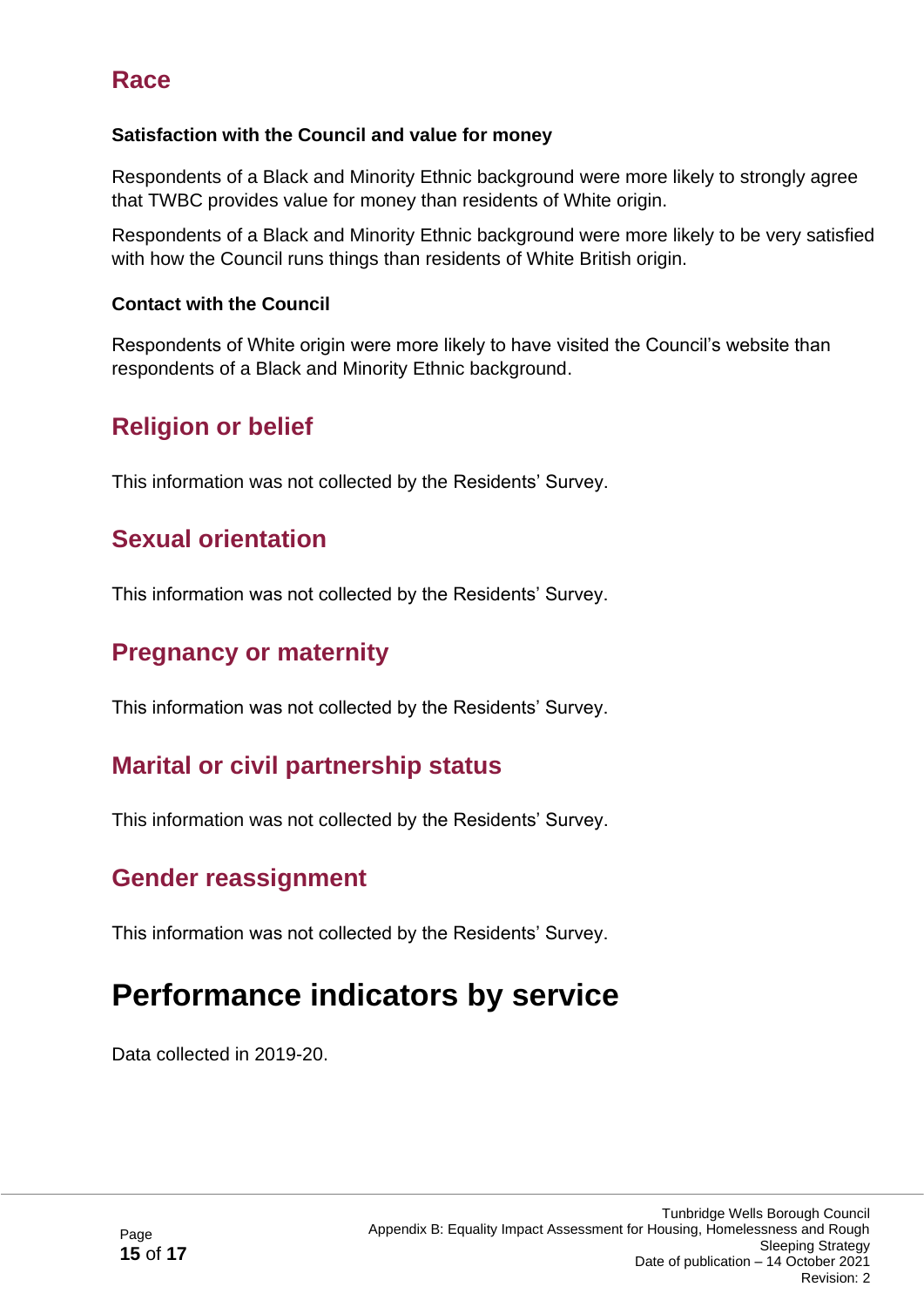## **Assembly Hall**

Number of Access Focussed Performances per annum – 6.

## **Cemetery and Crematorium**

Percentage of Muslim burials at the Crematorium – 5%.

## **Housing**

Percentage of applicants from a Black and Minority Ethnic Background on the housing register  $-13.5%$ 

Percentage of applicants from a Black and Minority Ethnic Background housed through the housing register – 10.9%.

Percentage of full-time and occasional wheelchair users on the housing register – 1.6%.

Percentage of full-time and occasional wheelchair users housed through the housing register – 3%.

Percentage of those aged 16-24 on the housing register – 13.8%.

Percentage of those aged 16-24 housed – 18.4%.

Percentage of those aged 55+ on the housing register – 20.5%.

Percentage of those aged 55+ housed – 28.9%.

Number (estimated) of rough sleepers aged 16-24 (snapshot 31/03/2020) – 1.

Number of households in temporary accommodation aged 16-24 (snapshot 31/03/2020) - 4.

Number of homeless acceptances aged 16-24 (snapshot 31/03/2020) - 11.

Number of Disabled Facilities Grants completed per year - 89.

### **Human resources**

Average age of the Council's workforce (mean) – 43.98.

Percentage of women in top 10 per cent highest paid Council employees – 43.36%.

Percentage of local authority employees with a disability- 3.4%.

Percentage of local authority employees from a Black and Minority Ethnic Background – 4.23%.

Percentage of applicants for Council vacancies with a disability – 2.31%.

Percentage of those recruited with a disability – 3.51%.